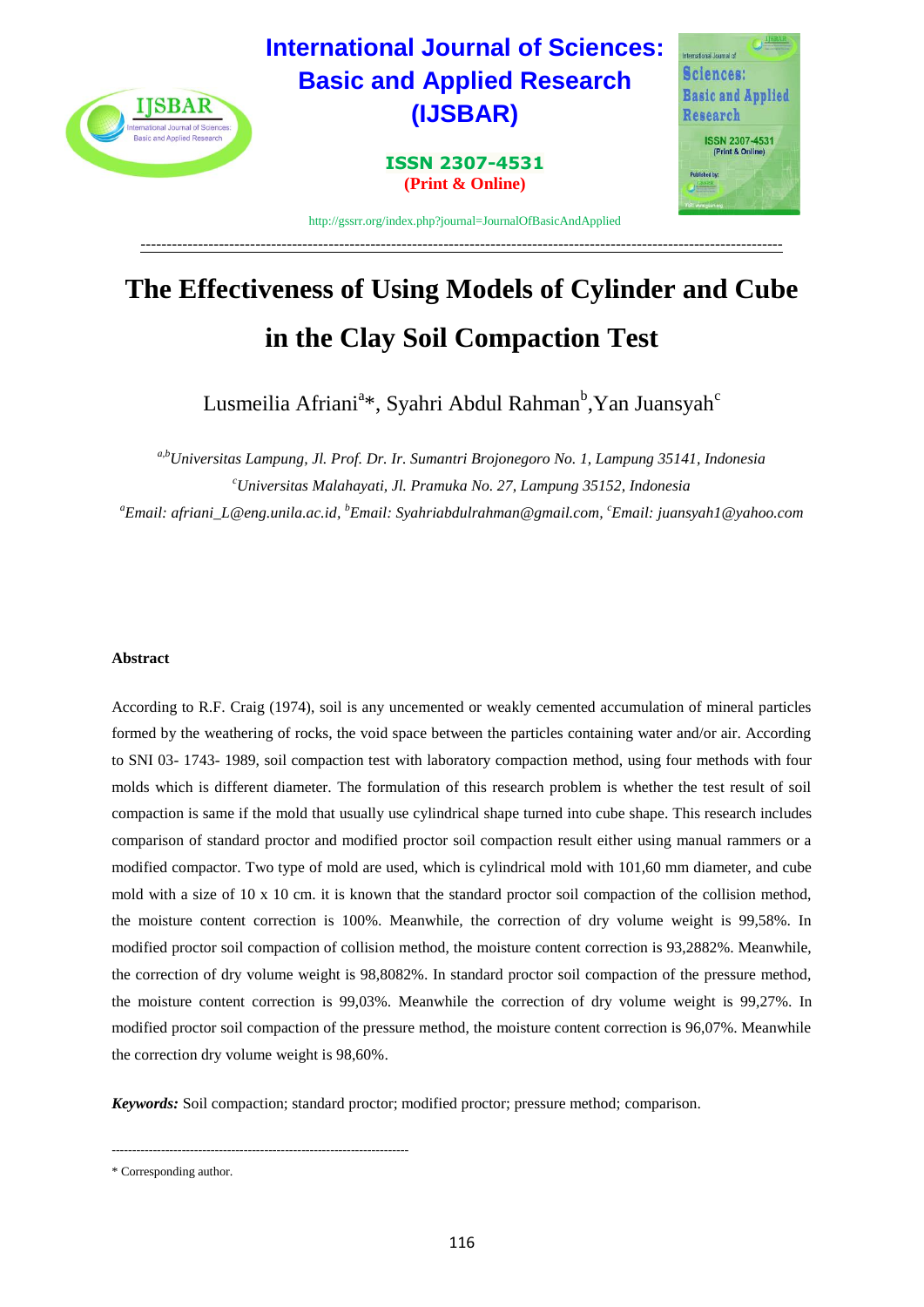#### **1. Introduction**

Soil is any uncemented or weakly cemented accumulation of mineral particles formed by the weathering of rocks, the void space between the particles containing water and/or air [1]. Soil is a group of mineral, organic matter, and relative loose deposits which located above bedrock [1]. Soil is a fundamental material which very influential from a structure nor construction in civil engineering work [2]. There are also biochemical effects on soil such as CEC, Ph value, and nitrogen becoming the substances exposed [3,4,5]. According to SNI 03- 1743- 1989, soil compaction test with laboratory compaction method, using four methods with four molds which is different diameter. The mold used have a diameter of 102 mm, 152 mm, and 152 mm. whereas soil compaction test using the laboratory compaction method divided in to 4 methods with 2 molds that have different diameters, namely 101,6 mm and 152,4 mm [6]. The formulation of this research problem is whether the test result of soil compaction is same if the mold that usually use cylindrical shape turned into cube shape. Due to different soil properties, it is necessary to have same type of soil by conducting a soil physical properties test or atteberg test in order to obtain soil physical properties so as to ensure that the soil used is of the same type. It has a mechanism by cropping its wide spread to be linked with heavy traffic machinery based on field [7]. The impacts of soil compaction have become attention in 1960s [8,9]10]. It covers both an area as the subject and depth [10]. The management of soil compaction consist of improvements on productivity factors and range of biophysical properties in soil [11,12,13,14]. Due to laboratory compaction is divided in two ways, Standard Proctor and Modified Proctor, it is very necessary to do soil compaction using these two methods by using two tools, a manual pulveriser and a modified pressure tool. This research includes comparison of standard proctor and modified proctor soil compaction result either using manual hammers or a modified compactor using soil from Way Urang Village, Kec. Padang Cermin, Kab. Pesawaran. Using two type of mold are used, which is cylindrical mold with 101,60 mm diameter, and cube mold with a size of 10 x 10 cm. this study uses two types of tools, manual pounder and a modified compactor. The data for comparison is the result of the optimum moisture content (wopt) and also the maximum dry volume weight ( $\gamma$ dmax) obtained at the time of the research. Examining the above problems, this study aims to find out the procedure soil compaction standard proctor & modified proctor using manual pounder, and modified compactor then find out the difference between the use of cylindrical mold and cube mold in compaction process and can be reference for standard formulation for compaction process using cube mold. Soil is described as a material consisting of aggregates (grains), solid minerals that are not sedimented from each other and of decomposed solid particle organic matter accompanied by liquids and gases that fill the empty space or gap between these solid particles [15]. Soil is formed from main material that as undergone weathering or modification due to the dynamics of climatic factors, relief of the earth's surface (topography) and organisms over time [16]. Compaction is a mechanical effort to bring the soil grains together. As a result, the soil volume will decrease because the pore volume decreases but the grain volume does not change [16]. This can be done by crushing or grinding. The principle of the soil compaction process is an effort to reduce the distance between the soil grains (solid) by reducing the volume of air in the soil pores [17]. Basically, soil compaction aims to increase soil stability, increase bearing capacity, reduce soil compressibility, reduce water seepage, control changes in soil volume and prevent erosion. Soil compaction is carried out in two ways, the soil compaction standard proctor and modified proctor. Soil compaction standard proctor using mold with 10 cm (4inch) diameter and 943,3 cm3 (1/30 ft3) volume, which is equipped with a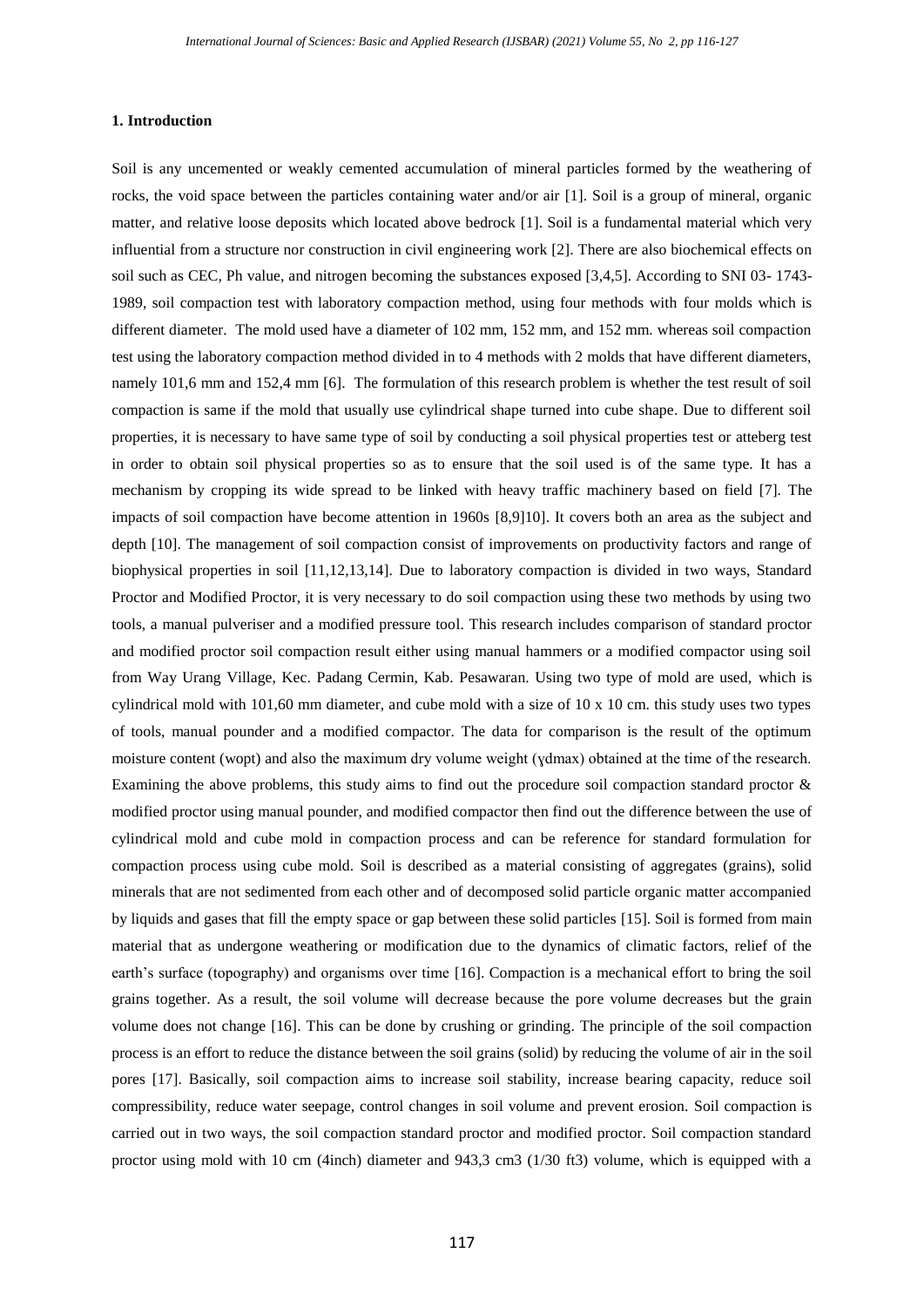base and collar. The rammer with weight 5,5 Lbs (2,5 Kg). while soil compaction modified proctor using mold with 10 cm (4inch) diameter or 15 cm (6 inch) and 943,3 cm3 (1/30 ft3) and 2124 cm3 (3/40ft3) volume, which is equipped with a base and collar. The rammer with weight 10 Lbs (4,5 Kg). The compaction test is carried out by collision method, there are 2 collision tools , the hand pounding tool (manual rammer) wich is accordance with the applicable soil compaction standards (SNI, ASTM, AASTHO) and modification compactor which is equipped with a free fall heigh control device  $305 \text{ mm} \pm 2 \text{ mm}$  above the ground level to be compacted and can spread the impact evenly over the ground surface. The crusher must have a mass of 2,495 kg  $\pm$  0,009 kg and have a round and flat surface of impact, with a diameter of 50,80 mm  $\pm$  0,25 mm.

## *1.1 Use of mold in soil compaction*

According to SNI 1742-2008, the molds used in laboratory soil compaction must be of solid-walled metal and made according to the appropriate size and capacity. The mold must be equipped with an attachment neck of the same material as the mold, with a height of approximately 60 mm. the mold and the attachment neck must be securely attached to the base plate which is of the same material and can be removed. On soil compaction standard proctor and modified proctor using a mold diameter of 101,60 mm has a capacity of 943 cm3  $\pm$  8 cm3 and height  $116,43$  mm  $\pm 0,13$  mm. For cubes molds, sized molds are used 1000 cm3 volume with dimensions of 10 cm x 10 cm x 10 cm. The use of molds in the form of cylinders and cubes in this research using the laboratory soil compaction method is intended to determine the value of the maximum dry weight  $(\Box$ dmaks) and optimum moisture content. Research using cylindrical tubes has also been carried out whose results state that using a compactor using the Test Machine by Using Control System on Compaction Energy is more effective and gets a compaction value that is close to field compaction [18,19]. soil compaction results in the laboratory by using a new modification compression strength test machine with an energy compaction control system can be an option for selecting heavy equipment that can be used in the field to compact the soil [20,21,22,23].

## **2. Methodology**

Research materials used is a soil sample at Desa Way Urang, Kecamatan Padang Cermin, Kabupaten Pesawaran, Lampung, Indonesia. Undistrubed soil sample taken using a tube used for water content test, volume weight test, specific gravity test. Disturbed sample taken using hoe then put in the sack which will be used for Atterberg limit test, sieve analysis test, hidrometry analysis test, soil compaction standard proctor and modified proctor, and soil compaction using modification compactor (pressure method). The execution of testing for this research was conducted at Laboratorium Mekanika Tanah, Engineering Faculty, Lampung University Indonesia tests carried out are as follows:

- 1) Soil Properties test;
- 2) Name the sample to be tested;
- 3) Testing samples with the standard proctor compaction method and modified proctor. In this test, 20 samples will be used consisting of 10 samples with a cylinder mould and 10 samples with a cube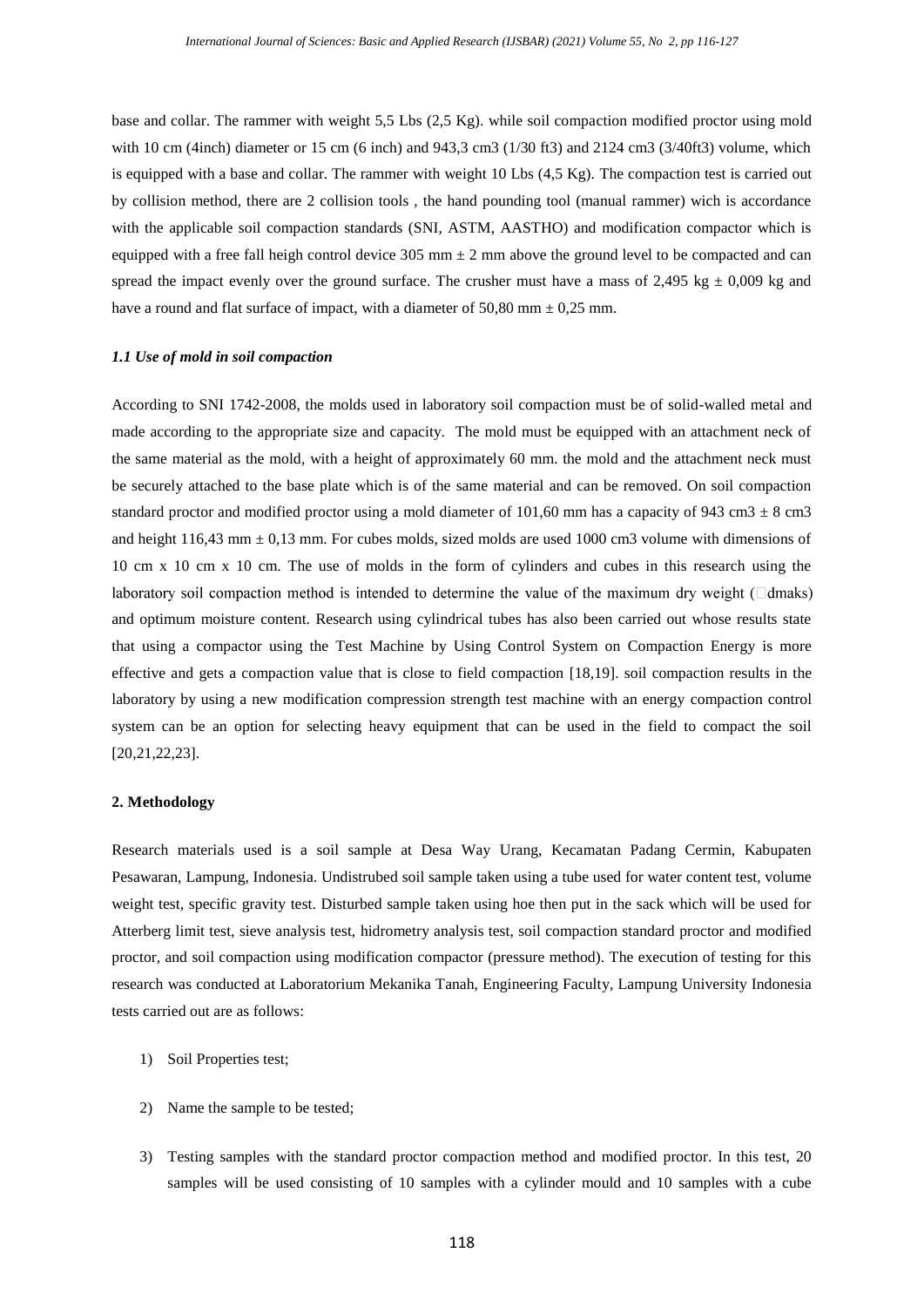mould. Then 3 layers will be used in the standard proctor compaction method and 5 layers of soil in the modified proctor compaction method.

4) Testing sample with the soil pressure method compaction. In this test, 18 cylindrical mould samples and 18 cube moulds were used with 3 variations of pressure, 5MPa, 10 MPa, & 15 MPa with 3 samples at each pressure.



**Figure 1:** Research Flow Diagram.

#### **3. Results**

Soil is formed due to natural weathering of rocks and it takes millions of years for soil formation. Clay minerals are the essential component of a soil in controlling its engineering characteristics and are essential for supporting the plant growth on soils. Soils are used for the manufacture of construction materials such as burnt clay bricks, which are consumed in bulk quantities. Also, it is used in the form of stabilized soil for the manufacture of blocks (stabilized soil blocks and stabilized adobe) and in-situ construction (rammed earth). Stabilized soils have been successfully used for the construction of road subbases. From all laboratory test results regarding the physical and mechanical properties of the soil, it will be explained full in table 1.

**Table 1:** Soil Sample Testing Result

| No             | <b>Testing</b>                                                                                | Result $(\% )$          |
|----------------|-----------------------------------------------------------------------------------------------|-------------------------|
| 1              | Water Content (w)                                                                             | 41.05                   |
| $\overline{c}$ | Spesic Gravity (Gs)                                                                           | 2.22                    |
| 3              | Atterberg Limit:<br>a. Liquid Limit (LL)<br>b. plastic Limit (PL)<br>c. Plasticity Index (PI) | 47.41<br>28.45<br>18.95 |
| 4              | Sieve Analysis<br>a. Passing Sieve No. 4<br>b. Passing Sieve No.<br>200                       | 92.27<br>2.37           |

The results obtained from the filter analysis test No. 200 which is passed by 2,37%. According to the AASTHO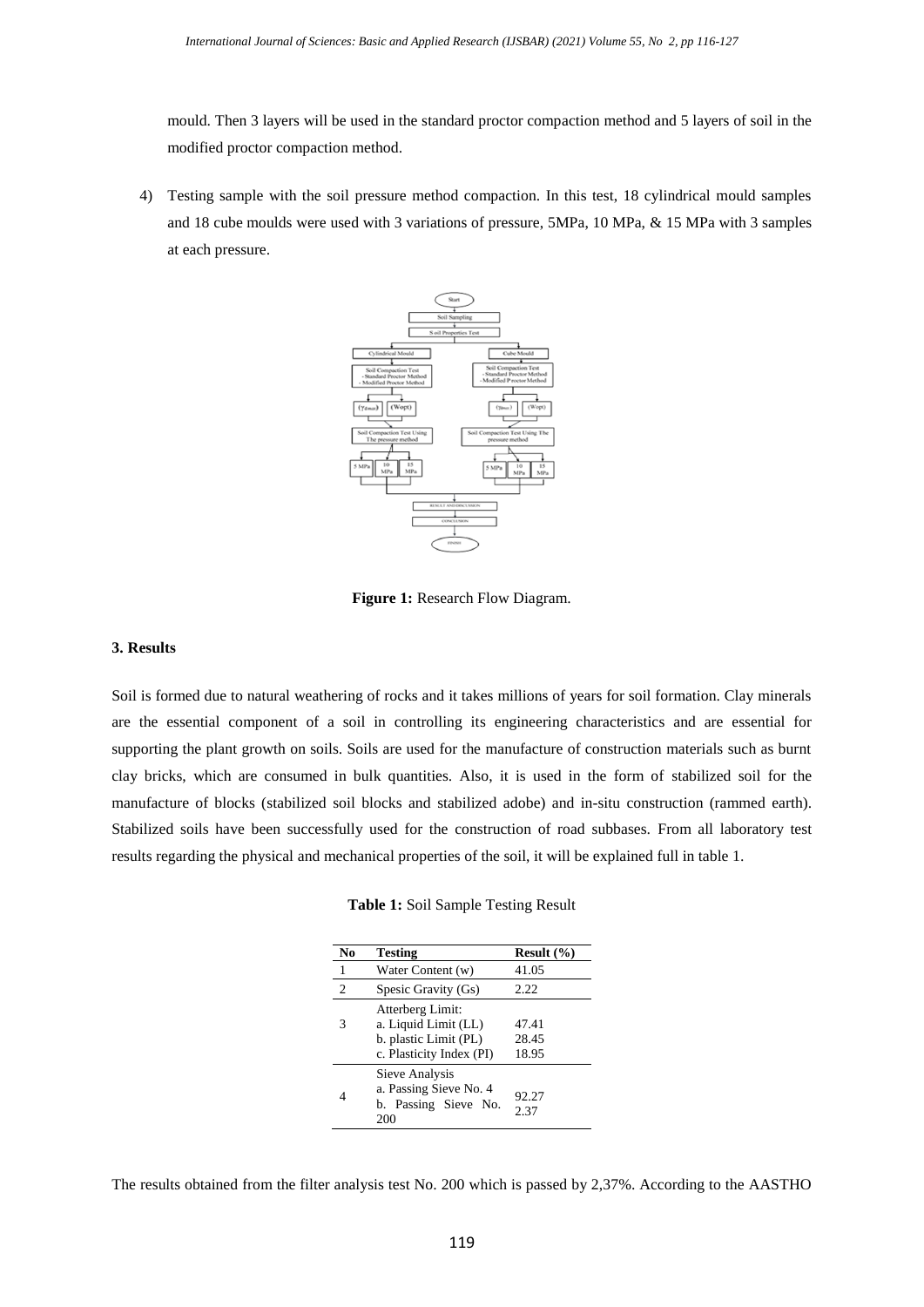classification system, soils from Way Urang Village, Padang Cermin District, Pesawaran Regency, Lampung Province are classified as soil group A-2-7 (silty sand). According to the USCS classification system, based on the USCS classification table, it shows that soil samples from Way Urang Village, Padang Cermin District, Pesawaran Regency, Lampung Province are classified into the SP group, which is poorly graded sand. Figure 2 shows the soil samples for this study.



**Figure 2:** Soil sample from Way Urang Village, Padang Cermin District, Pesawaran Regency, Lampung Province, Indonesia.

## *3.1 Soil Compaction Using Cylindrical Mould*

From the results of soil compaction experiments using cylindrical tubes can be seen in Figure 3 and table 1. The experiment was carried out with 5 repetitions with 5 different water content values, in order to get the maximum dry density and optimum water content.



**Figure 3:** The Relationship of dry volume weight and moisture content of soil compaction standard proctor

According to figure 3. It can be seen that maximum dry volume weight is  $1.64$  gr/cm<sup>3</sup> and the optimum moisture content value is 16.24%. Based on the result of the soil compaction test using the standard proctor pressure method, the dry volume weight value and the moisture content is obtained as in the table 1. below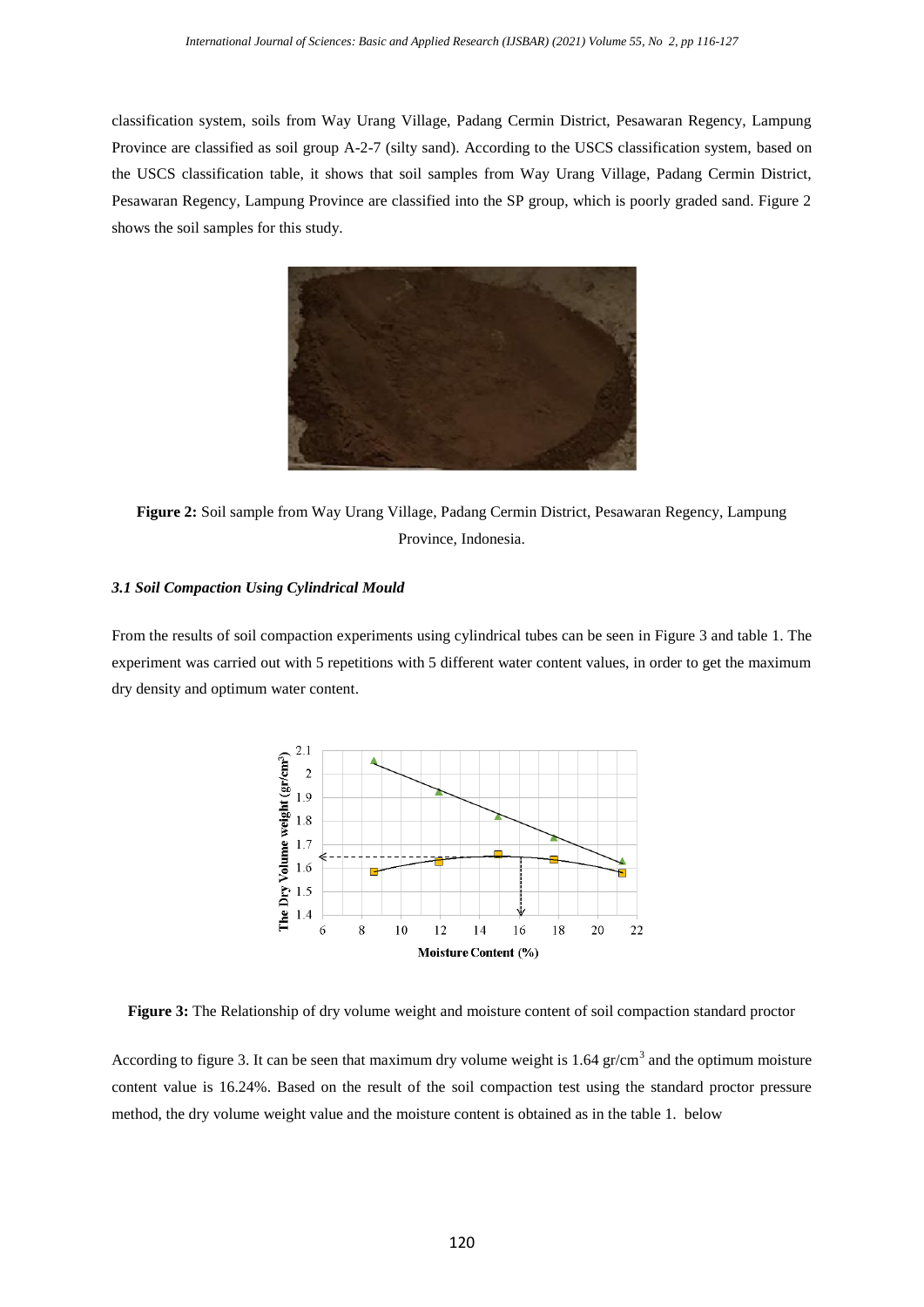Pressure (MPa)  $5 \t 10 \t 15$ Dry Volume weight  $(gr/cm<sup>3</sup>)$ 1.47 1.48 1.51 Moisture content (%) 19.46 19.79 19.88

**Table 2:** The Relationship Between Dry volume weight and Moisture content of soil compaction standard proctor

Based on the result of the soil compaction test using the modified proctor pressure method, the dry volume weight value and the moisture content is obtained as in the table 2. Below

**Table 3:** The Relationship Between Dry Volume Weight and Moisture Content of Soil Compaction with Modified Proctor

| Pressure (MPa)         |       | 10    | 15    |
|------------------------|-------|-------|-------|
| Volume<br>Dry          |       |       |       |
| weight $\rm (gr/cm^3)$ | 1.65  | 1.67  | 1.68  |
| Water content $(\%)$   | 16.89 | 16.96 | 17.08 |

## *3.2 Soil Compaction Using Cube Mould*

The soil compaction experiment also uses a cube mold which will later compare the results with the mold cylinder, shown in Figure 4 and table 2. The experiment was carried out with 5 repetitions with 5 different water content values, in order to get the same maximum dry density and optimum water content. like how to test with a cylinder mold.



**Figure 4:** The Relationship of Dry Volume Weight and Moisture Content of Soil Compaction with Standard Proctor

Based on the figure 4, it can be seen that the maximum dry volume weight is  $1,48$  gr/cm<sup>3</sup> and the optimum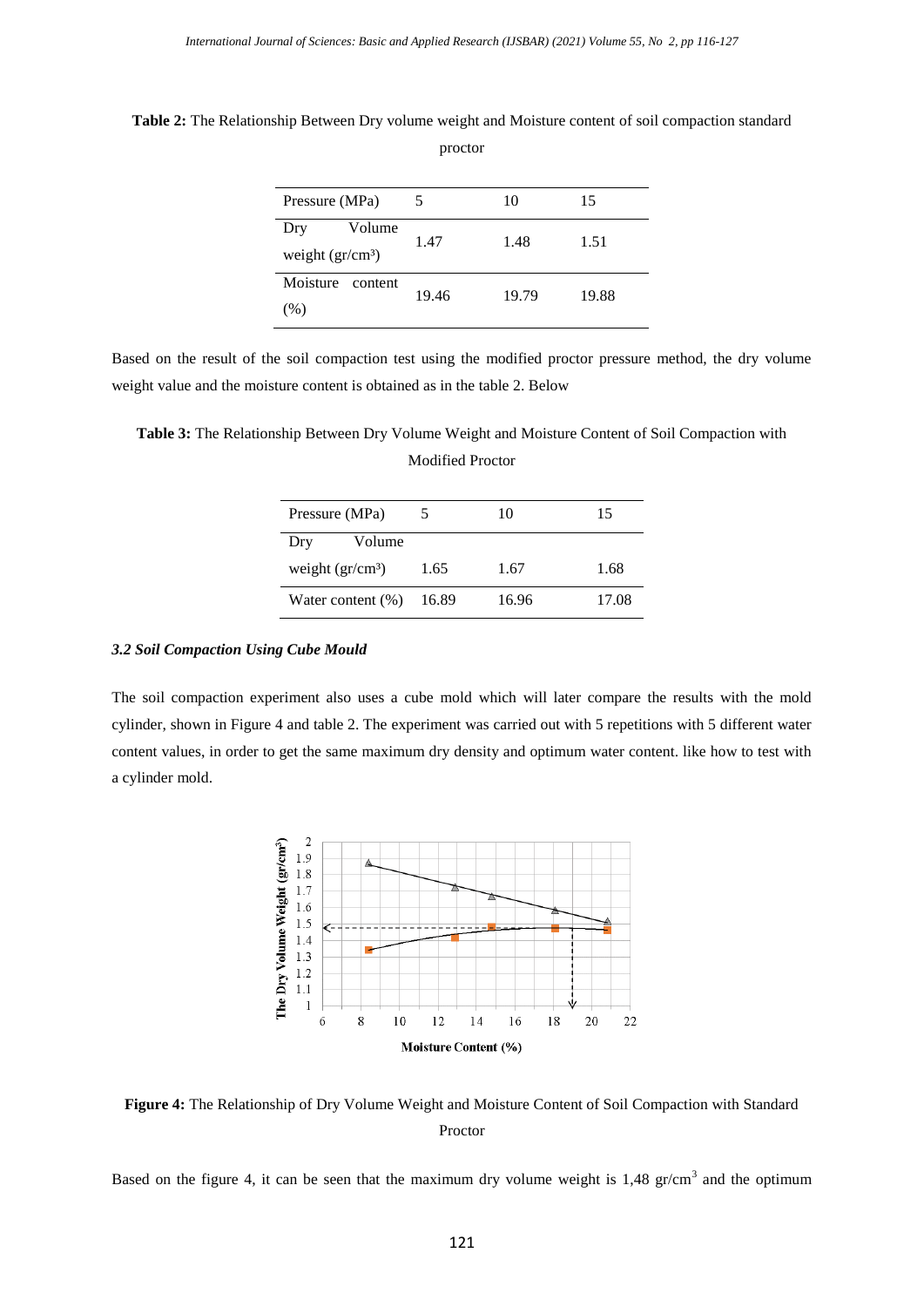moisture content value is 19.00%.



**Figure 5:** The Relationship of Dry Volume Weight and Moisture Content of Soil Compaction Modified Proctor

According to figure 5. It can be seen that maximum dry volume weight is 1.635  $gr/cm<sup>3</sup>$  and the optimum moisture content value is 15.15%. Based on the result of the soil compaction test using the standard proctor pressure method, the dry volume weight value and the moisture content is obtained as in the table 4 below.

**Table 4:** The Relationship Between Dry volume weight and Moisture content of soil compaction with standard Proctor method

| Pressure (MPa)                 |      | 10    | 15    |
|--------------------------------|------|-------|-------|
| Dry Volume Weight              |      |       |       |
| $gr/cm^3$                      | 1.48 | 1.49  | 1.51  |
| Moisture Content $(\% )$ 19.39 |      | 19.51 | 19.65 |

Based on the result of the soil compaction test using the modified proctor pressure method, the dry volume weight value and the moisture content is obtained as in the table 4. Below.

**Table 5:** The Relationship Between Dry Volume Weight and Moisture Content of Soil Compaction with Modified Proctor Method.

| Pressure                       | 5 Mpa  | 10 Mpa | 15 Mpa |
|--------------------------------|--------|--------|--------|
| Dry Volume Weight<br>$gr/cm^3$ | 1.4837 | 1.4952 | 1.5128 |
| Moisture Content (%)           | 19.39  | 19.51  | 19,65  |

| Pressure (MPa)       |       | 10    | 15    |
|----------------------|-------|-------|-------|
| Dry Volume Weight    |       |       |       |
| $gr/cm^3$            | 1.64  | 1.69  | 1.72  |
| Moisture Content (%) | 15.83 | 16.30 | 16.54 |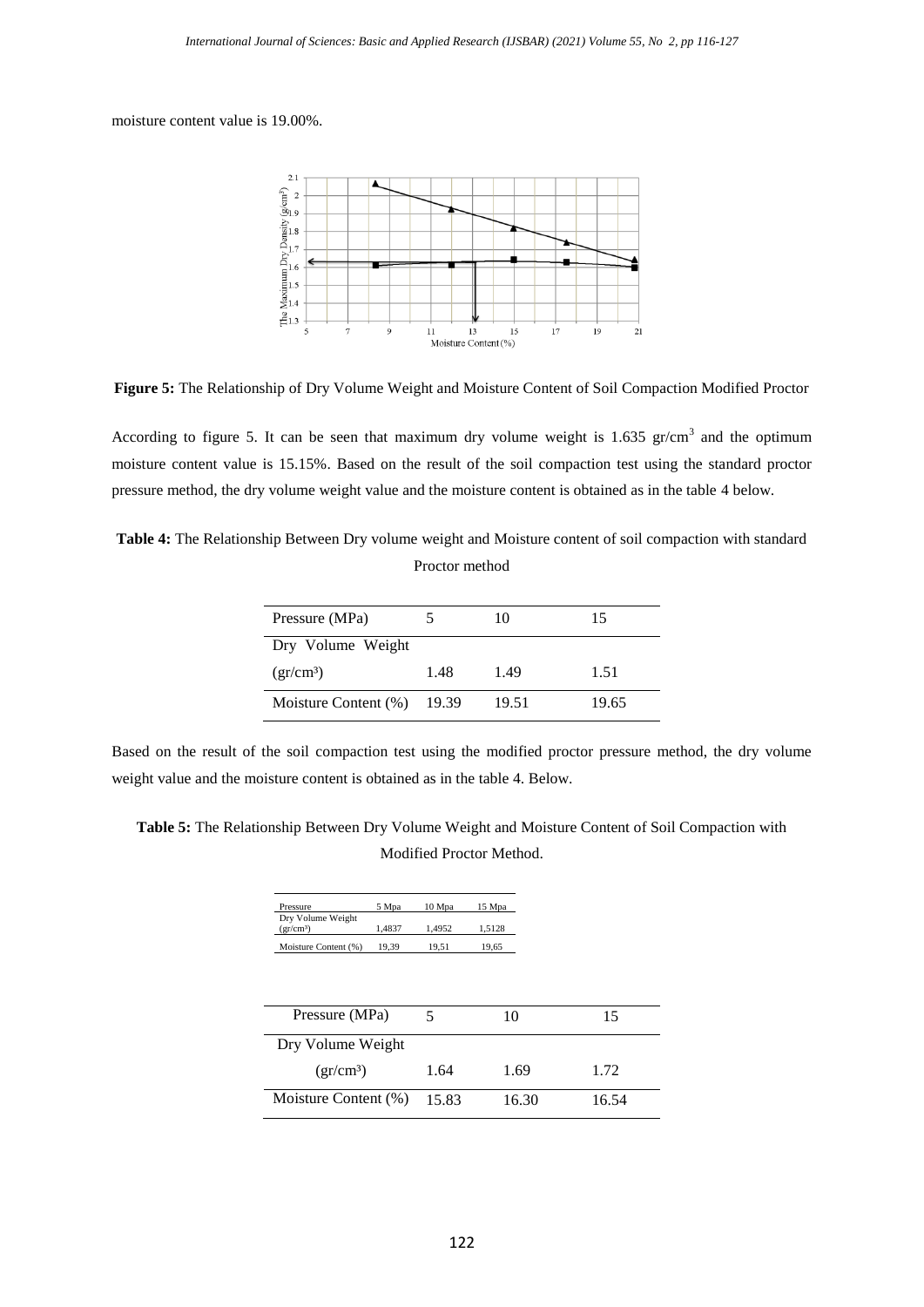#### *3.3 Comparison of Soil Compaction Test Results Using Cylindrical and Cube Moulds*

After conducting the soil compaction test using cylindrical mould and cube mould with various existing soil compaction test methods. Comparison of the results of the soil compaction test using both a cylindrical mould and cube mould can be compared between the test results and then corrected the results so that it is known how accurate the results of the soil compaction test using the cube mould are.



**Figure 6:** The Comparison Soil Compaction Standard Proctor Collision Method Using Cylindrical and Cube Mould

According from the figure 6. it can be seen that optimum moisture content value for cylindrical mould is 19.00% and form cube mould is 19.00%, with the correction value 100%. Whereas maximum dry volume weight for cylindrical mould is 1.457 gr/cm<sup>3</sup> and for cube mould is 1.463 gr/cm<sup>3</sup> with the correction value is 99.58%.



**Figure 7:** The Comparison Soil Compaction Modified Proctor

## *3.4 Method Using Cylindrical and Cube Mould*

According from the figure 7. it can be seen that optimum moisture content value for cylindrical mould is 19.00% and form cube mould is 19.00%, with the correction value 100%. Whereas maximum dry volume weight for cylindrical mould is 1,46 gr/cm<sup>3</sup> and for cube mould is 1.46 gr/cm<sup>3</sup> with the correction value is 99.58%. It is known that the results of the comparison of the results of the standard proctor soil compaction test using pressure method are as follows: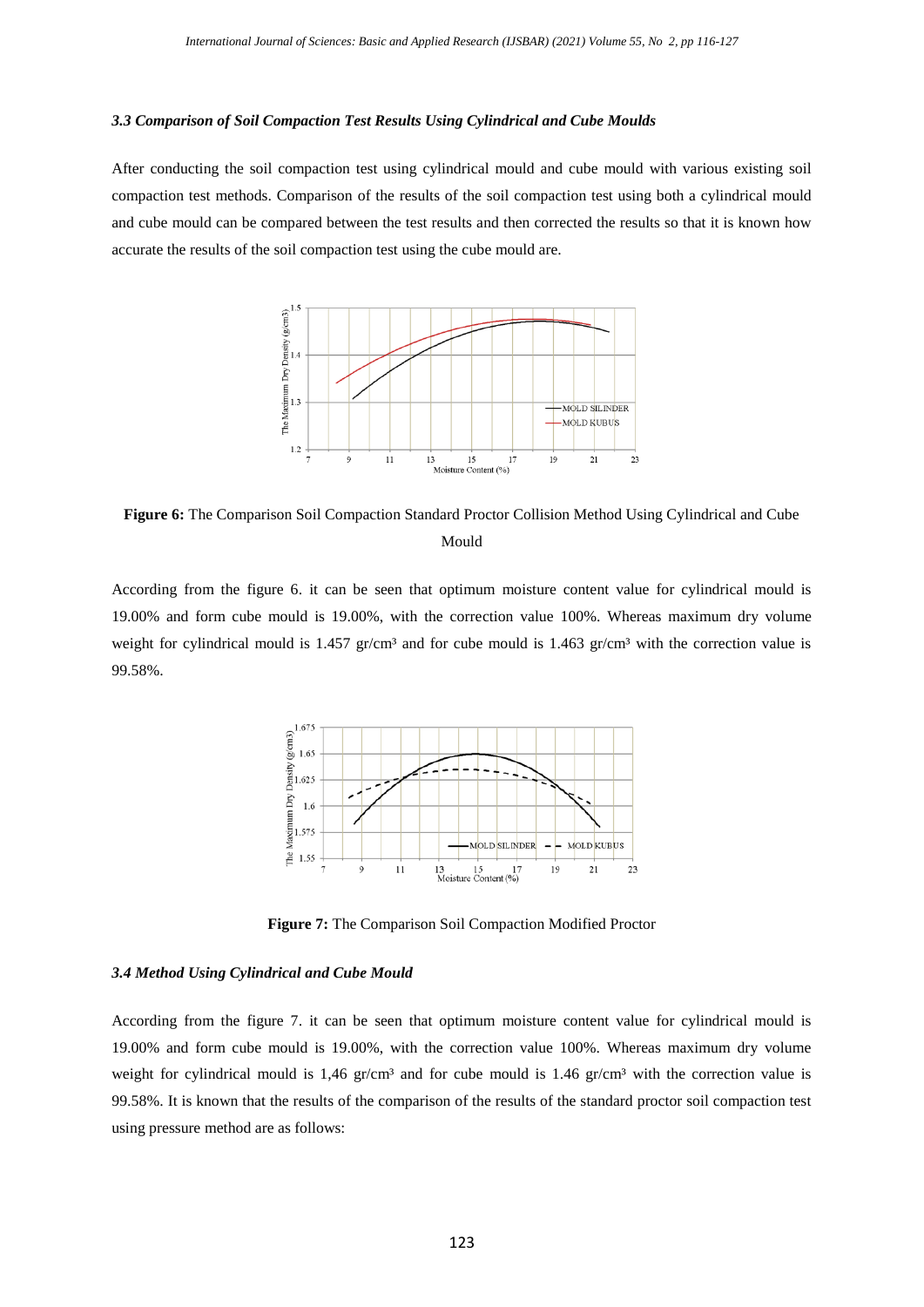| Mould              |             |       |       |       |       |       |
|--------------------|-------------|-------|-------|-------|-------|-------|
| Type               | Cylindrical |       |       | Cube  |       |       |
| Pressure,<br>(MPa) | 5           | 10    | 15    | 5     | 10    | 15    |
| Dry<br>Volume      |             |       |       |       |       |       |
| Weight             | 1.47        | 1.48  | 1.51  | 1.48  | 1.49  | 1.51  |
| $(gr/cm^3)$        |             |       |       |       |       |       |
| Water              |             |       |       |       |       |       |
| Content            | 19.46       | 19.79 | 19.88 | 19.39 | 19.51 | 19.65 |
| (% )               |             |       |       |       |       |       |

**Table 6:** The Comparison Soil Compaction Standard Proctor with Pressure Method

**Table 7:** The Correction Result of Soil Compation Standard Proctor with Pressure Method

| Pressure, (Mpa)                                   | 5     | 10          | 15     |
|---------------------------------------------------|-------|-------------|--------|
| Dry Volume Weight Correction                      |       |             |        |
| (% )                                              |       | 99.45 98.84 | 99.51  |
| Moisture Content Correction (%)                   | 99.63 | 98.62       | -98.83 |
| Dry Volume Weight<br>Average<br>Correction $(\%)$ | 99.27 |             |        |
| Moisture<br>Content<br>Average                    |       |             |        |
| Correction $(\%)$                                 | 99.03 |             |        |

Whereas for comparison of the results of the soil compaction modified proctor test pressure method is as follows:

**Table 8:** The Comparison Soil Compaction Modified Proctor with Pressure Method

| Mould<br>Type                          | Cylindrical |       |       | Cube |       |       |
|----------------------------------------|-------------|-------|-------|------|-------|-------|
| Pressure<br>(MPa)                      | 5           | 10    | 15    | 5    | 10    | 15    |
| Dry<br>Volume<br>Weight<br>$(gr/cm^3)$ | 1.65        | 1.66  | 1.51  | 1.48 | 1.49  | 1.51  |
| Water<br>Content<br>$\%$ )             | 16.89       | 16.89 | 19.88 | 19.4 | 19.51 | 19.65 |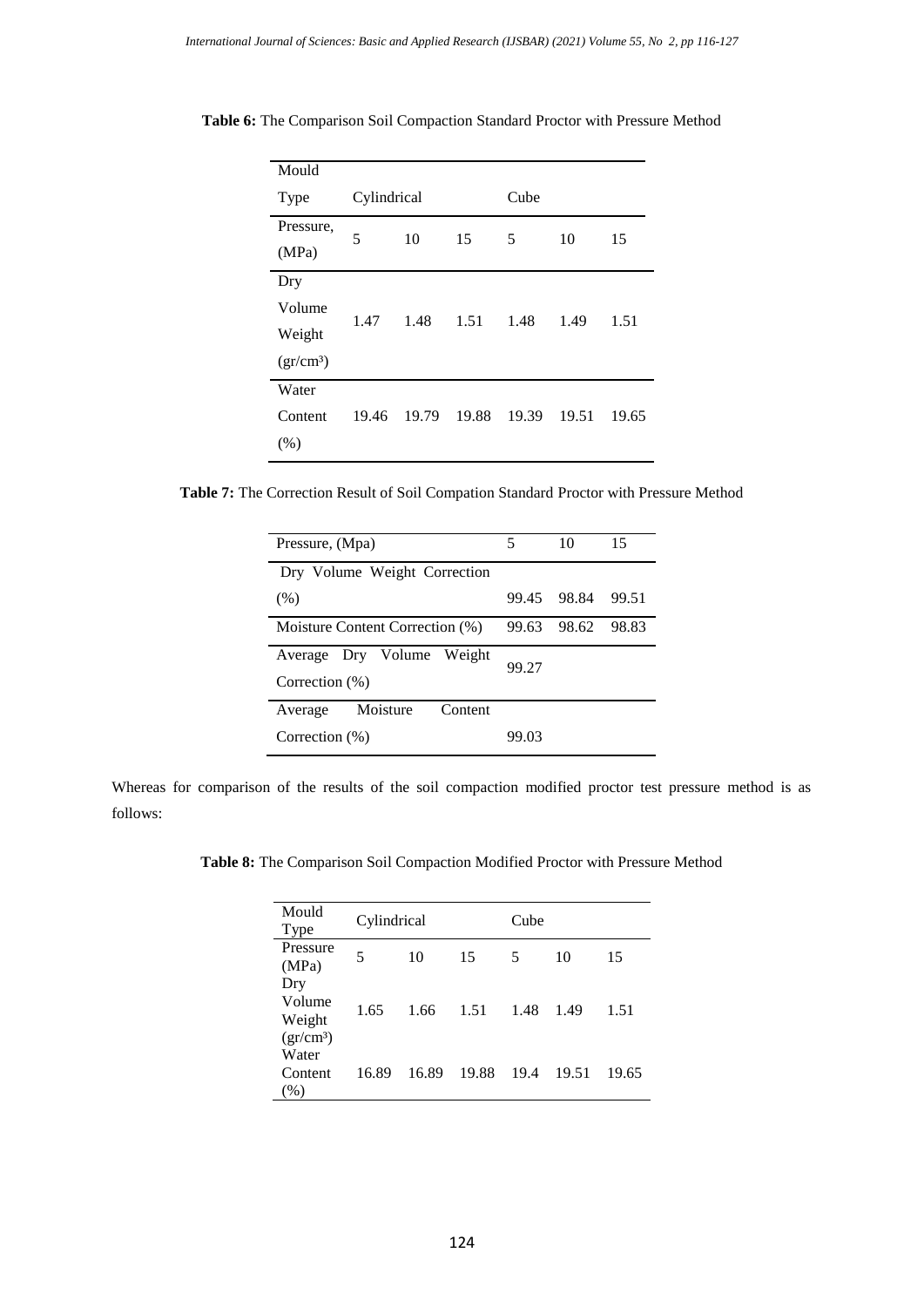|                          | Pressure (MPa)                 |                  | 5     | 10    | 15    |  |  |
|--------------------------|--------------------------------|------------------|-------|-------|-------|--|--|
| Drv                      | Volume                         | Weight           | 99.27 | 98.82 | 97.72 |  |  |
| Correction $(\%)$        |                                |                  |       |       |       |  |  |
| Moisture                 |                                | Content 93.74    |       | 96.52 | 97.96 |  |  |
| Correction $(\%)$        |                                |                  |       |       |       |  |  |
| Average                  |                                | Dry Volume 98.60 |       |       |       |  |  |
| Weight Correction $(\%)$ |                                |                  |       |       |       |  |  |
|                          | Average Moisture Content 96.07 |                  |       |       |       |  |  |
| Correction $(\%)$        |                                |                  |       |       |       |  |  |

**Table 9:** The Correction Result of Soil Compation Modified Proctor with Pressure Method

## **4. Conclusion**

The soil sample used in this research based on the AASHTO classification system were classified in A-2-7 (silty sand) and classified into the SP group, poorly graded sand based on the USCS classification system. It is more effective to use a cylindrical mould for soil compaction than a cube mould from the point of view of tool use. Due to the use of a more compact tool using a cylindrical mould. Not only that, but also the availability of the cylindrical mould is more alleviable in the field than the cube mould. But the cube mold research can be continued with further research, namely the falling head permeability system. The use of cylindrical mould and cube mould in soil compaction has similar result. Due to the correction value of the maximum dry volume weight value is 99,58% and the optimum moisture content correction value is 100% in soil compaction standard proctor. In the soil compaction modified proctor, the maximum dry volume weight correction value is 98,81% and the optimum moisture content correction value is 93,29%. The use of cylindrical mould and cube mould also have similar result after did a soil compaction pressure method using modification compactor with the correction dry volume weigh value is 99,27%, and for optimum moisture content value is 99,03%. In soil compaction standard proctor. In soil compaction modified proctor, the dry volume weight correction value is 98,60% and for the moisture content value is 96,70%.

## **5. Limitation**

This study is focused on the clay soil compaction which are cemented materials and when exposed to normal weathering process will take a long time (may be several decades) to disintegrate into smaller particles. In order to examine the stabilized soil compacts for the presence of clay minerals the samples have to be crushed to a powder form

#### **Acknowledgement**

The authors would like to say huge thankfulness for the real support and courage to finish this research to paper as the output both in supervision and financial perspective.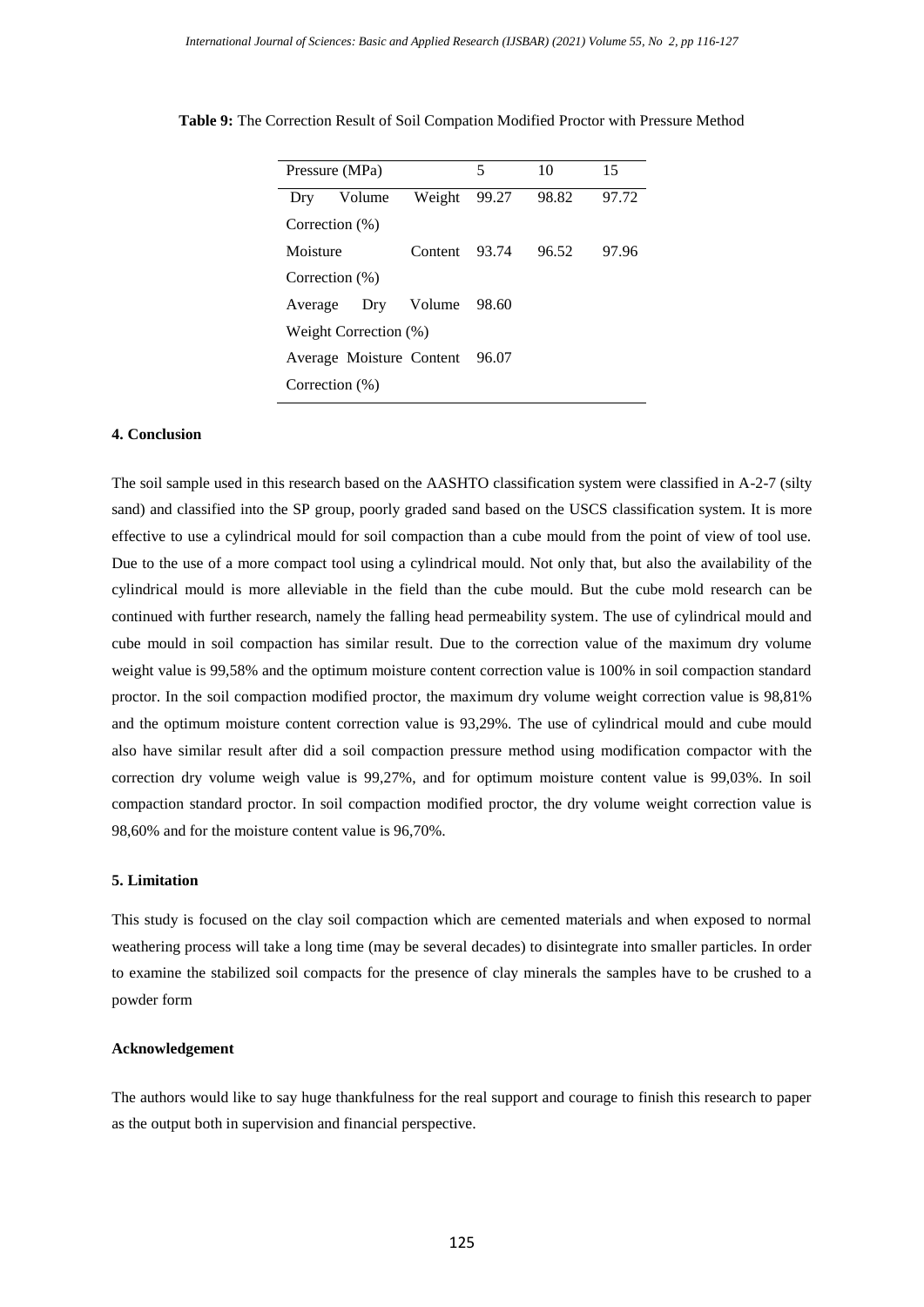## **6. Recommendation**

It is recommended for the researchers and affiliated stakeholders to have further investigations to reveal that it is possible to retrieve a large percentage of natural clay minerals in cement stabilized soil products when subjected to either accelerated or natural weathering process. Whereas in lime-stabilized soil products only a small fraction of the clay minerals which were present in the soil can be retrieved.

## **References**

- [1]. W. Arndt. "Effect of traffic compaction on a number of soil properties". Journal of Agricultural Engineering Research, vol. 11, no. 3, pp. 182-187, 1997.
- [2]. C.J. Atkinson, J. D. Fitzgerald, and N.A. Hipps. "Potential mechanisms for achieving agricultural benefits from biochar application to temperate soils: a review". Plant Soil, vol. 337, no. 1–2, pp. 1– 18, 2010.
- [3]. A. W. Cooper, A. C. Trouse, W. T. Dumas, and J. R. Williford. "Controlled traffic farming in row crop production". In PAper presented AT the 7th International Congress of Agricultural Engineering Baden-Baden, W. Germany, Section III, Theme 1, pp. 1-6, 1969.
- [4]. J. W. Dickson, & R. M. Ritchie. "Zero and reduced ground pressure traffic systems in an arable rotation. 2. Soil and crop responses". Soil and Tillage Research, vol. 38, no. 1, pp. 89-113, 1996.
- [5]. W. J. Flocker, J. A. Vomocil, & H. Timm. "Effect of soil compaction on tomato and potato yields". Agronomy Journal, vol. 52, no. 6, pp. 345-348, 1960.
- [6]. R. D. Holtz and D. William. An Introduction to Geotechnical Engineering. Prentice-Hall inc., New Jersey, 1981.
- [7]. T. Keller, M. Sandin, T. Colombi, R. Horn and D. Or. "Historical increase in agricultural machinery weights enhanced soil stress levels and adversely affected soil functioning". Soil and Tillage Research, vol. 194, 2019.
- [8]. R. Kingwell and A. Fuchsbichler. The whole-farm benefits of controlled traffic farming: An Australian appraisal. Agricultural Systems, vol. 104, no. 7, pp. 513-521, 2011.
- [9]. L. Afriani. I"nnovative design of soil pressure modeling test apparatus to determine the amount of soil compaction energy to dry density value". IOP Conf. Ser.: Earth Environ. Sci, vol. 245, no. 1, pp. 12-39, 2019.
- [10]. L. Afriani, I. Adha, Y. Juansyah and R. Febrina. "Modification Compression Strength of Test Machine by Using Control System on Compaction Energy". IOP Conf. Ser.: Mater. Sci. Eng, vol. 80, no.7, pp. 1-20, 2020.
- [11]. A. D. McHugh, J. N. Tullberg, and D. M. Freebairn. Controlled traffic farming restores soil structure. Soil and Tillage Research, vol. 10, no.4, pp. 164-172, [2009.](https://doi.org/10.1016/j.still.2008.10.010)
- [12]. J. E. McPhee, and P. L. Aird. "Controlled traffic for vegetable production: Part 1. Machinery challenges and options in a diversified vegetable industry". Biosystems Engineering, vol. 116, no. 2, pp. 144-154, 2013.
- [13]. A. Mukherjee and R. Lal. Biochar impacts on soil physical properties and greenhouse gas emissions. Agronomy, vol. 3, no. 2, pp. 313–339, 2013.